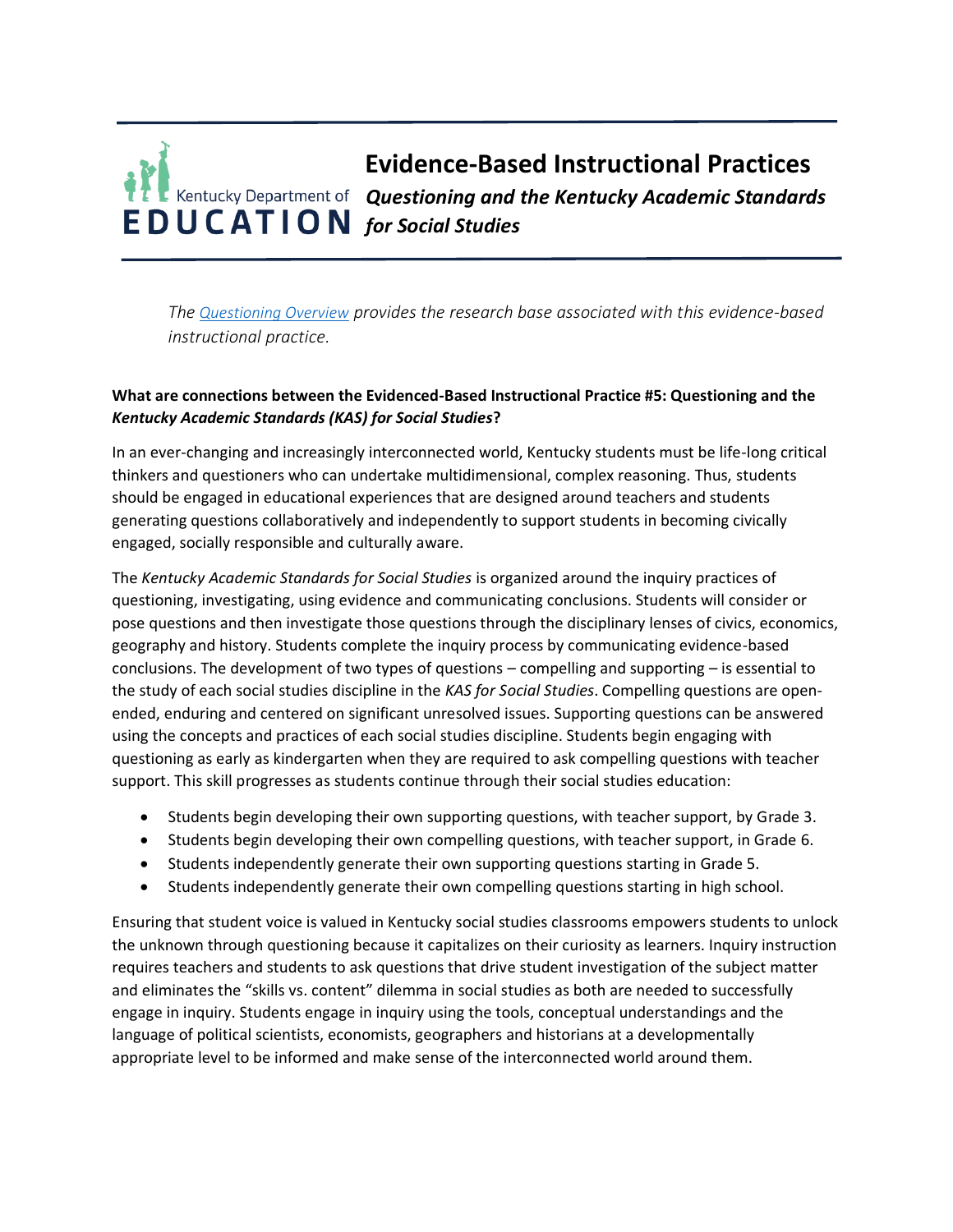**What are planning considerations for the successful implementation of the Evidenced-Based Instructional Practice #5: Questioning to ensure that all students have equitable access and opportunity to learn the standards contained in the** *KAS for Social Studies***?**

- Effective questioning practices are essential for the social studies classroom in Kentucky. Educators must understand that one of the instructional shifts of the *KAS for Social Studies*  requires that teachers and students consistently craft questions that spark and sustain an inquiry.
- Establish a safe and collaborative learning environment where students feel comfortable and empowered to ask questions and take academic risks.
- Evaluate compelling questions that are developed and generated by teachers and students. Criteria for evaluation includes, but is not limited to:
	- Is this question open-ended?
	- Is it enduring?
	- Does it center on significant unresolved issues?
	- Does it generate interest?
		- For more information on evaluating compelling questions, visit Section 3B of the KDE's [Inquiry Practices of the](https://education.ky.gov/curriculum/standards/kyacadstand/Documents/Inquiry_Practices_of_KAS_for_Social_Studies.pptx) *KAS for Social Studies* Module.
- Evaluate supporting questions that are developed and generated by teachers and students using the following criteria:
	- Does it align to and inspire investigation of the compelling question?
	- Does it provide students with knowledge that they can synthesize to answer the compelling question?
	- Can it be answered through use of the concepts and practices of each social studies discipline?
	- Does it use discipline specific terminology?
		- For more information on evaluating supporting questions, visit Section 3C of the KDE's [Inquiry Practices of the](https://education.ky.gov/curriculum/standards/kyacadstand/Documents/Inquiry_Practices_of_KAS_for_Social_Studies.pptx) *KAS for Social Studies* Module.
- Provide opportunities and support for students to develop and generate their own supporting questions.
- Support students in using and analyzing sources to make evidence-based claims when answering compelling and supporting questions. In Kentucky, all valid claims in response to compelling and supporting questions must be based on logical evidence. This skill requires students to collect, evaluate and synthesize evidence from primary and secondary sources to develop and support a claim to answer compelling and supporting questions.
	- For more information on using evidence, visit Section 3E of the KDE's Inquiry Practices of the *[KAS for Social Studies](https://education.ky.gov/curriculum/standards/kyacadstand/Documents/Inquiry_Practices_of_KAS_for_Social_Studies.pptx)* Module.

## **What strategies and resources can support the implementation of Evidence-Based Instructional Practice #5: Questioning within the** *KAS for Social Studies?*

KDE's [Inquiry Practices of the](https://education.ky.gov/curriculum/standards/kyacadstand/Documents/Inquiry_Practices_of_KAS_for_Social_Studies.pptx) *KAS for Social Studies* Module

Module 3 provides support for understanding and implementing the inquiry practices of the *KAS for Social Studies*.